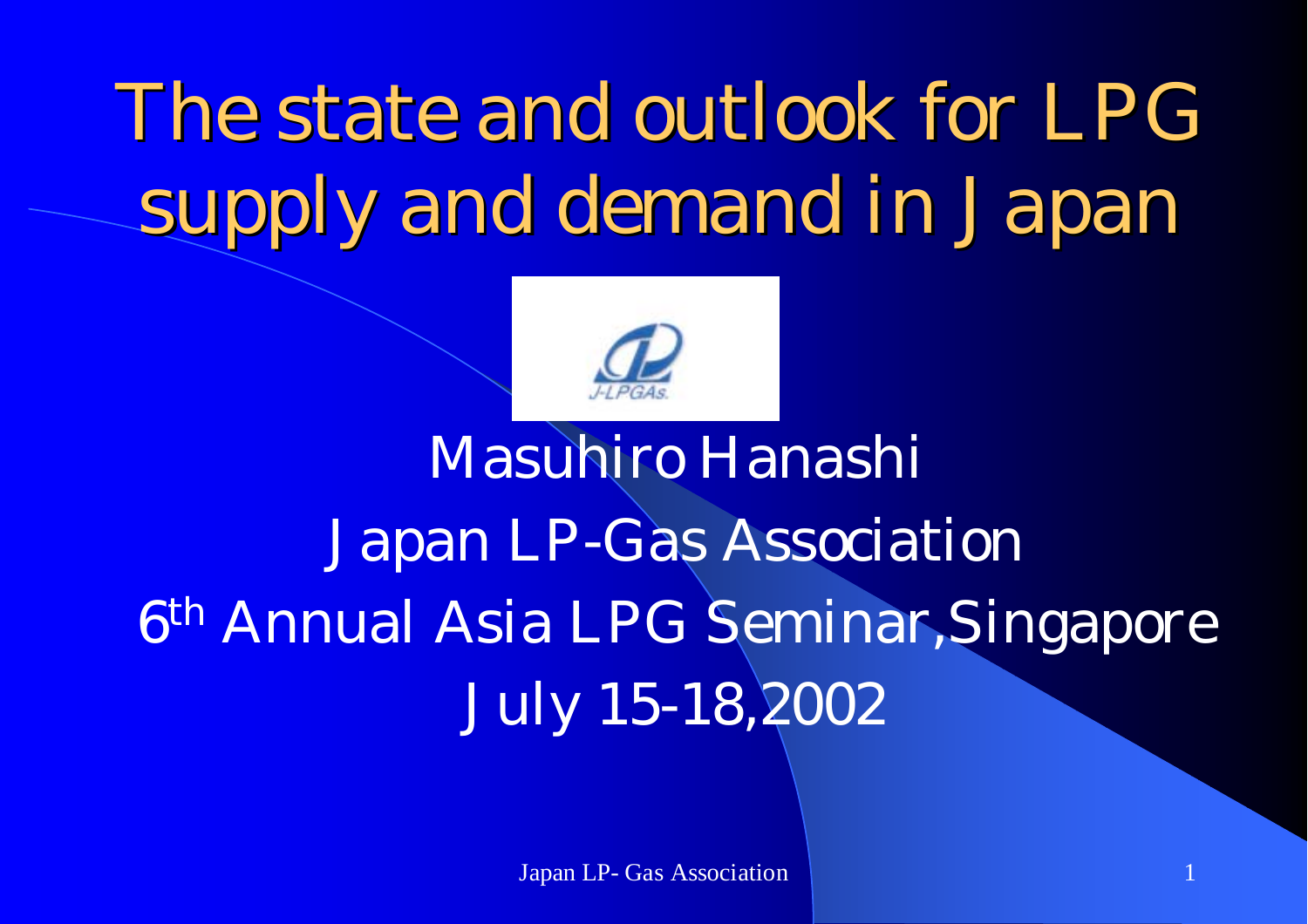The state and outlook for LPG supply and demand in Japan

• Securing of stable supply • Generation of additional demand • Deregulation on energy and energy competition • Summary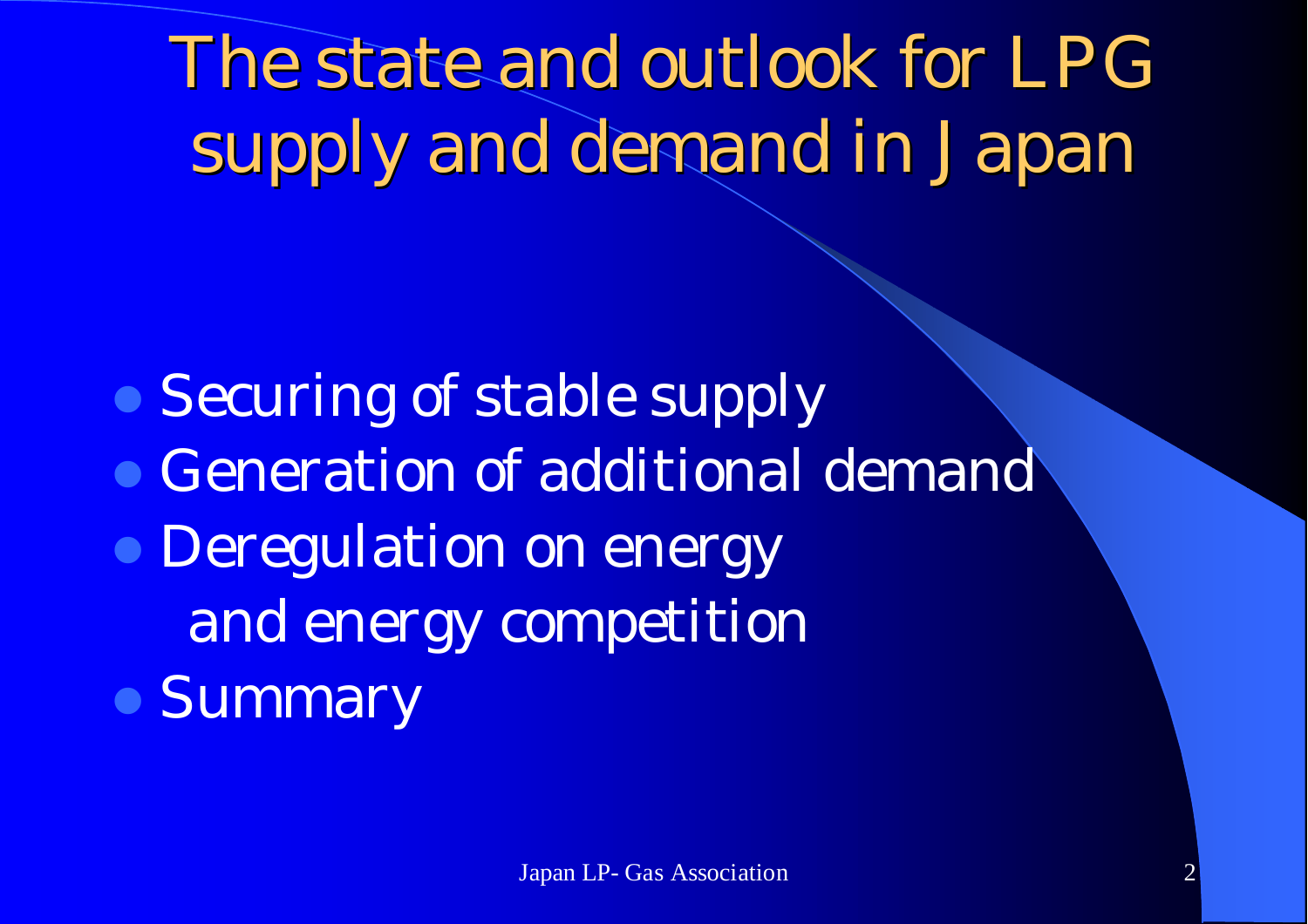### Securing of stable supply

**• Import of LPG • Diversification of supply sources** • Stockpile of LPG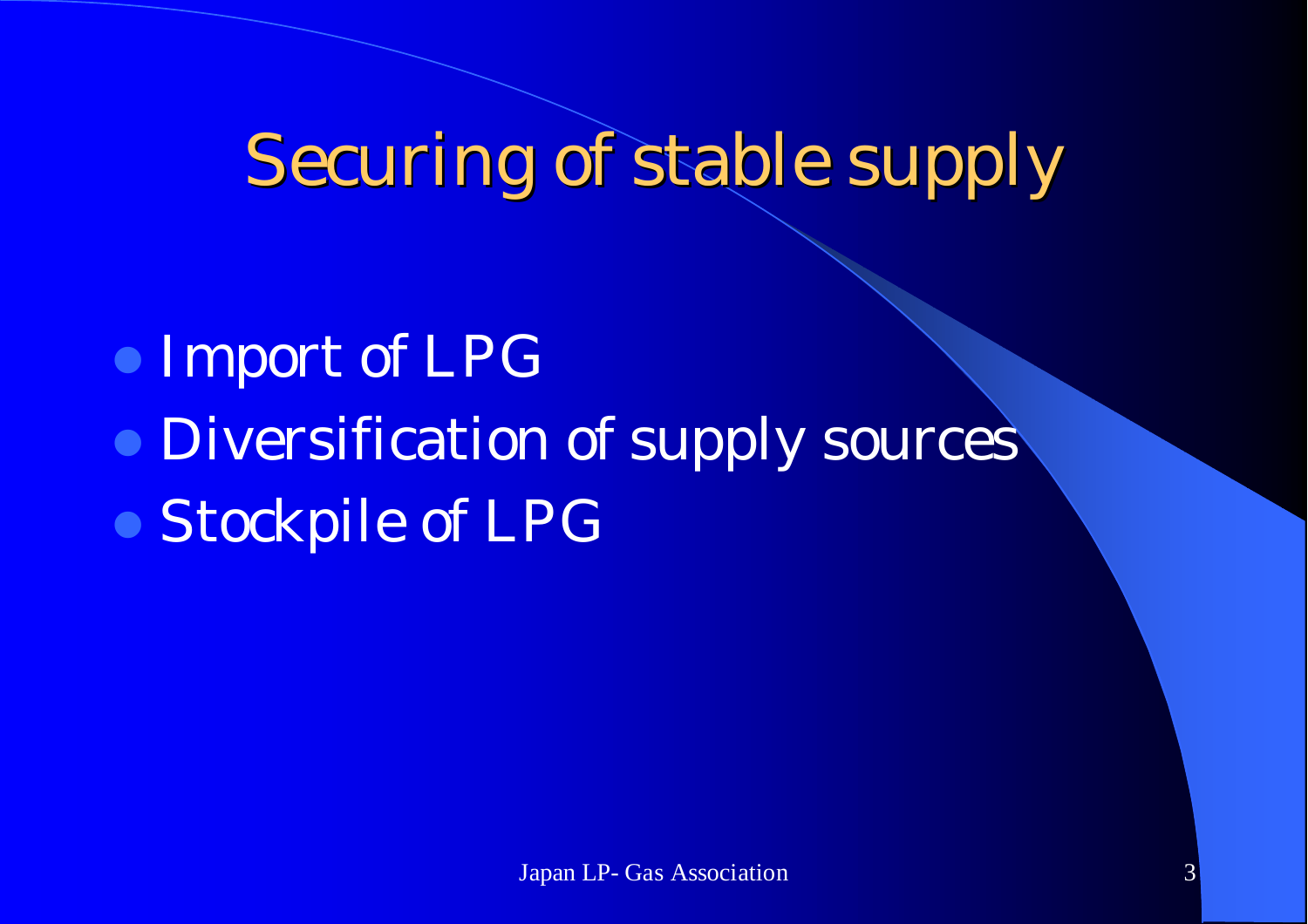#### 1. Change of LPG imports by country

|           | Saudi Arabia | <b>UAE</b> |        | <u>  Kuwait <mark>Indonesia</mark> Australia  </u> |     | Iran |     |     | <b>Qatar   Nigeria Malaysia Others   \</b> | Total |                            |
|-----------|--------------|------------|--------|----------------------------------------------------|-----|------|-----|-----|--------------------------------------------|-------|----------------------------|
| 1992fy    | 7,031        | 3.450      | 556    | 2.427                                              |     | 164  | 872 |     | 139 I                                      |       | 64 15,317 1992fy: inside   |
| $2001$ fy | 4.653 I      | 3.717      | .660 l | 983                                                | 979 |      | 546 | 353 | 253                                        |       | 504 14,362 2001fy: outside |
|           |              |            |        |                                                    |     |      |     |     |                                            |       |                            |

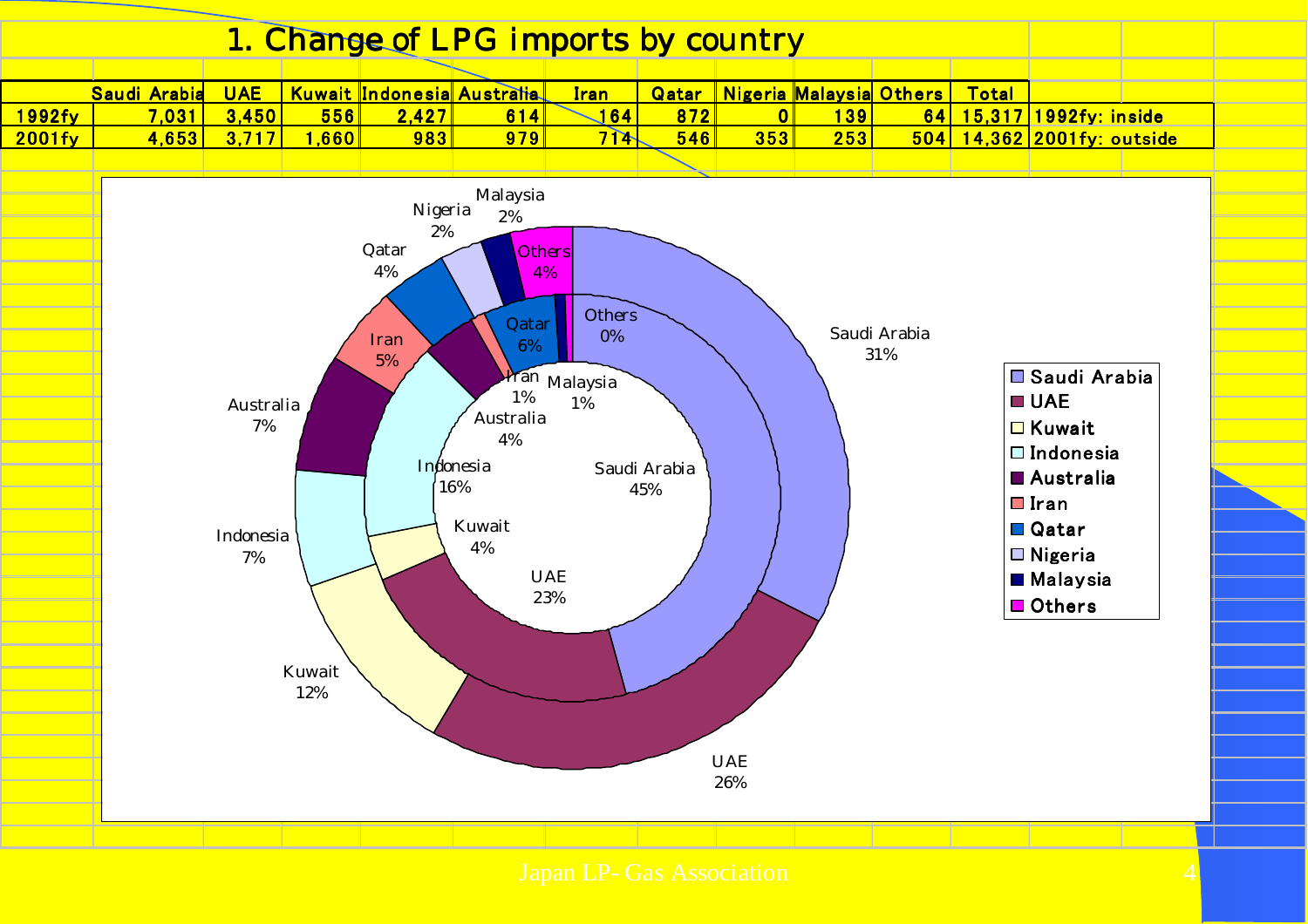#### 2. Japan's LPG Supply by Sources in 2000fy-2001fy

|                                                       |                         |              | <u>UNIT: IUUUT</u> |              |                   |  |  |  |  |  |
|-------------------------------------------------------|-------------------------|--------------|--------------------|--------------|-------------------|--|--|--|--|--|
| <b>Country</b>                                        | <b>2000fy</b>           |              | 2001fy             |              |                   |  |  |  |  |  |
|                                                       | QTY                     | share(%)     | <b>QTY</b>         | share(%)     | <b>vs. 2000fy</b> |  |  |  |  |  |
| Saudi Arabia                                          | 6,310                   | 42.5         | 4,653              | 32.4         | $-1,657$          |  |  |  |  |  |
| Kuwait                                                | 1,344                   | <b>9.0</b>   | 1,660              | <b>11.6</b>  | 316               |  |  |  |  |  |
| <b>Iran</b>                                           | 274                     | <b>1.8</b>   | 714                | 5.0          | 440               |  |  |  |  |  |
| U.A.E.                                                | 4,028                   | 27.1         | 3,717              | 25.9         | $-311$            |  |  |  |  |  |
| Qatar                                                 | 504                     | 3.4          | 546                | 3.8          | 42                |  |  |  |  |  |
| Bahrain                                               | <b>14</b>               | 0.1          | 91                 | 0.6          | 77                |  |  |  |  |  |
| <b>Middle East Total</b>                              | 12,474                  | 84.0         | 11,381             | 79.2         | $-1,093$          |  |  |  |  |  |
| <b>Australia</b>                                      | 781                     | 5.3          | 979                | 6.8          | 198               |  |  |  |  |  |
| Indonesia                                             | 936                     | 6.3          | 983                | 6.8          | 47                |  |  |  |  |  |
| Malaysia                                              | 375                     | 2.5          | 253                | 1.8          | $-122$            |  |  |  |  |  |
| Others                                                | 81                      | 0.5          | 61                 | 0.4          | $-20$             |  |  |  |  |  |
| <b>Asia Total</b>                                     | 2,173                   | <b>14.1</b>  | 2,276              | <b>15.4</b>  | 103               |  |  |  |  |  |
| Algeria                                               | <b>18</b>               | 0.1          | <b>154</b>         | 1.1          | 136               |  |  |  |  |  |
| Nigeria                                               | <b>139</b>              | 0.9          | 353                | 2.5          | 214               |  |  |  |  |  |
| U.S.A.                                                | $\overline{\mathbf{0}}$ | 0.0          | <b>176</b>         | 1.2          | 176               |  |  |  |  |  |
| U.K.                                                  | 33                      | 0.2          | 21                 | 0.1          | $-12$             |  |  |  |  |  |
| <b>New Sources Total</b>                              | <b>190</b>              | 1.3          | 704                | 4.9          | 514               |  |  |  |  |  |
| <b>Others</b>                                         | 12                      | 0.0          | $\overline{0}$     | 0.0          | $-12$             |  |  |  |  |  |
| <b>Import Total</b>                                   | 14,851                  | <b>100.0</b> | 14,362             | <b>100.0</b> | 489               |  |  |  |  |  |
| <b>Domestic Supply</b>                                | 4,612                   |              | 4,836              | 224          |                   |  |  |  |  |  |
| <b>Crude Processed (ML)</b>                           | 242,446                 |              | 234,481            | $-7,965$     |                   |  |  |  |  |  |
| LPG Yield (%)                                         | 3.24                    |              | 3.50               | 0.26         |                   |  |  |  |  |  |
| [source: JLPGA)]<br><b>Ianan I.P.</b> Gas Association |                         |              |                    |              |                   |  |  |  |  |  |

 $\mathbf{u}$ : 1000t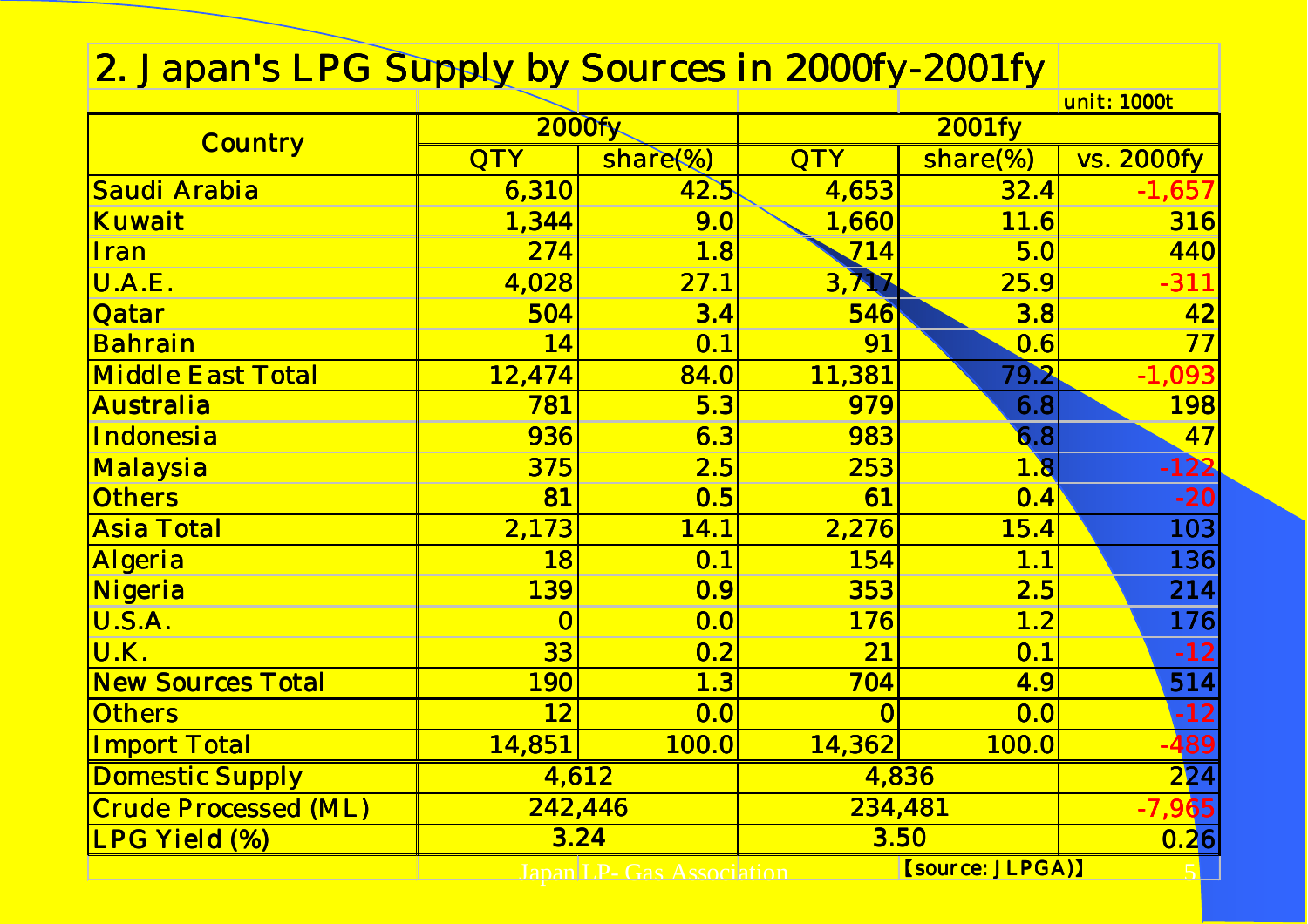#### Action of Japanese LPG importers Action of Japanese LPG importers

**• Positive participation in spot tender market** • Purchase of arbitrage cargoes • Use of CP swap market • Aim at another Indexes except for CP **• Participation in LPG development projects** • Utilization & Development of DME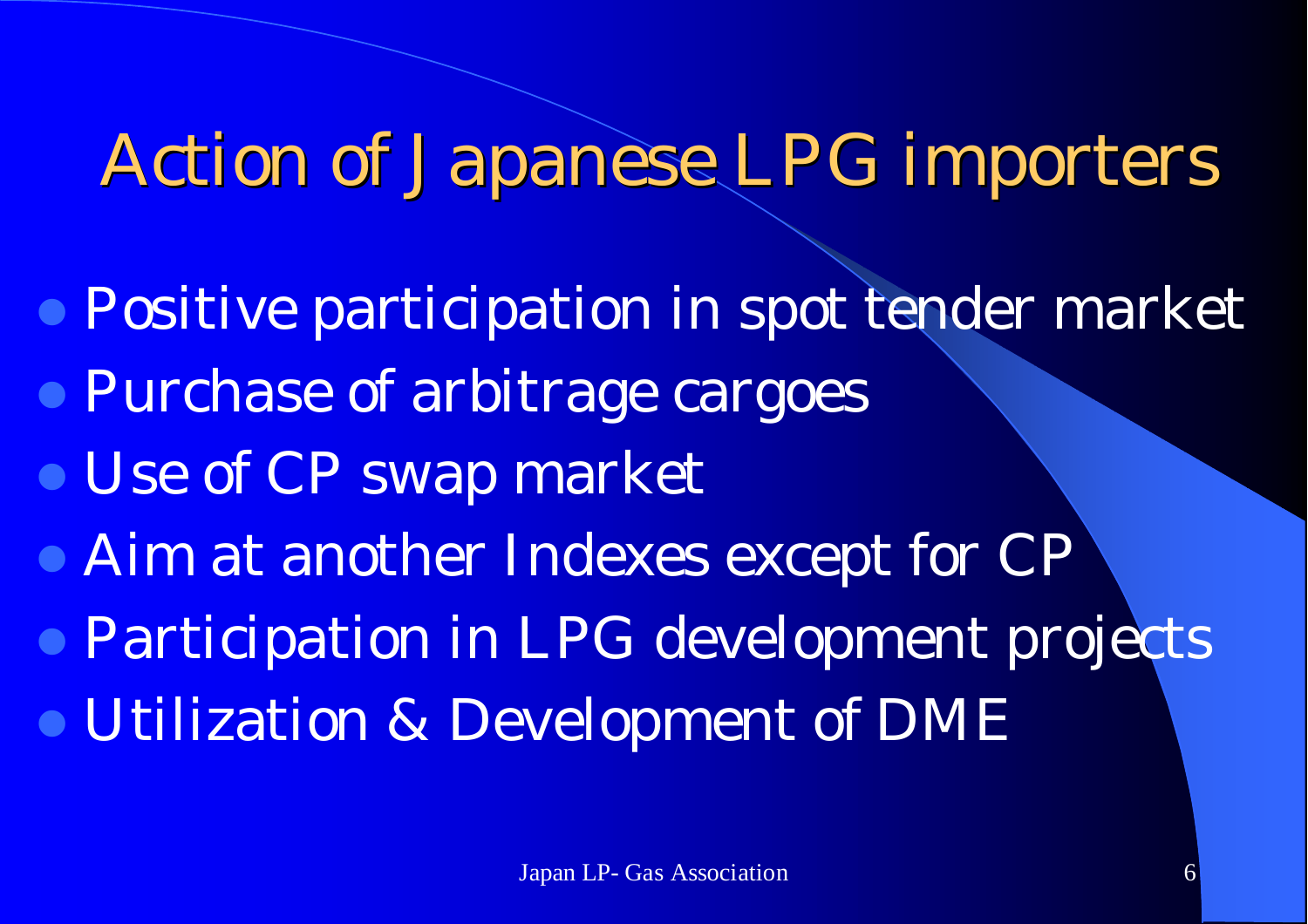

Japan LP- Gas Association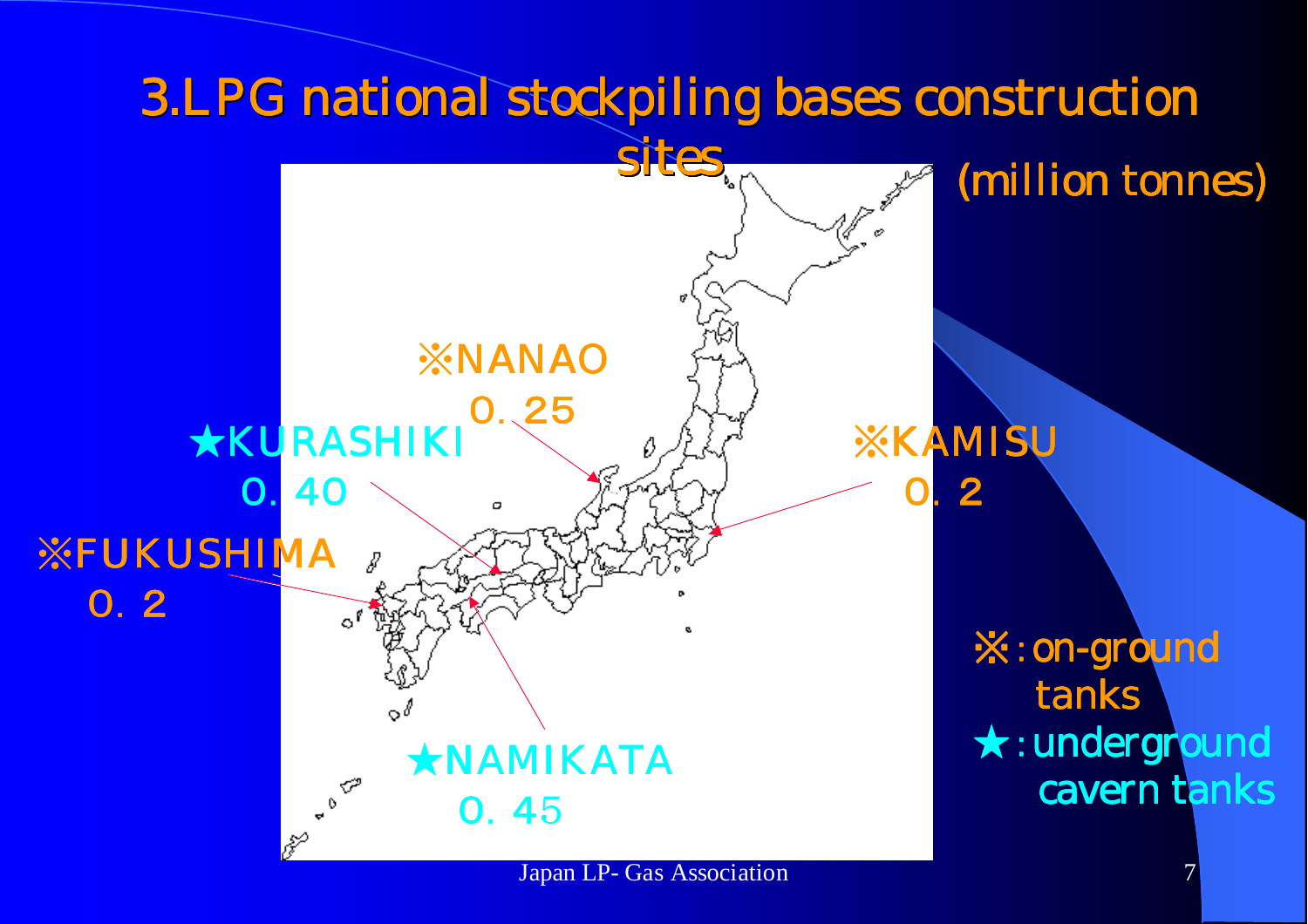#### Generation of additional demand

• State and outlook for LPG demand • Correspondence to environment issue • Promotion of R&D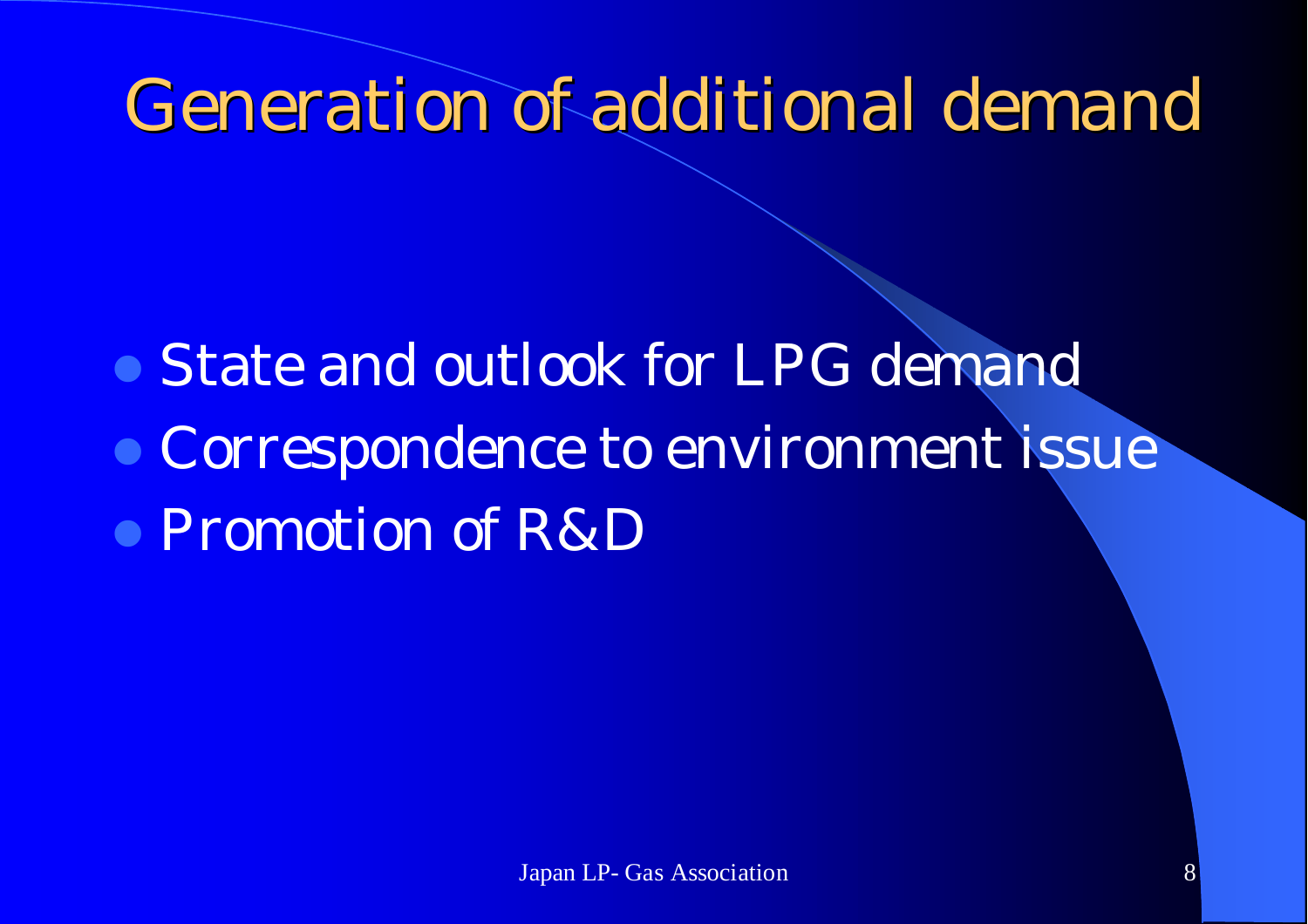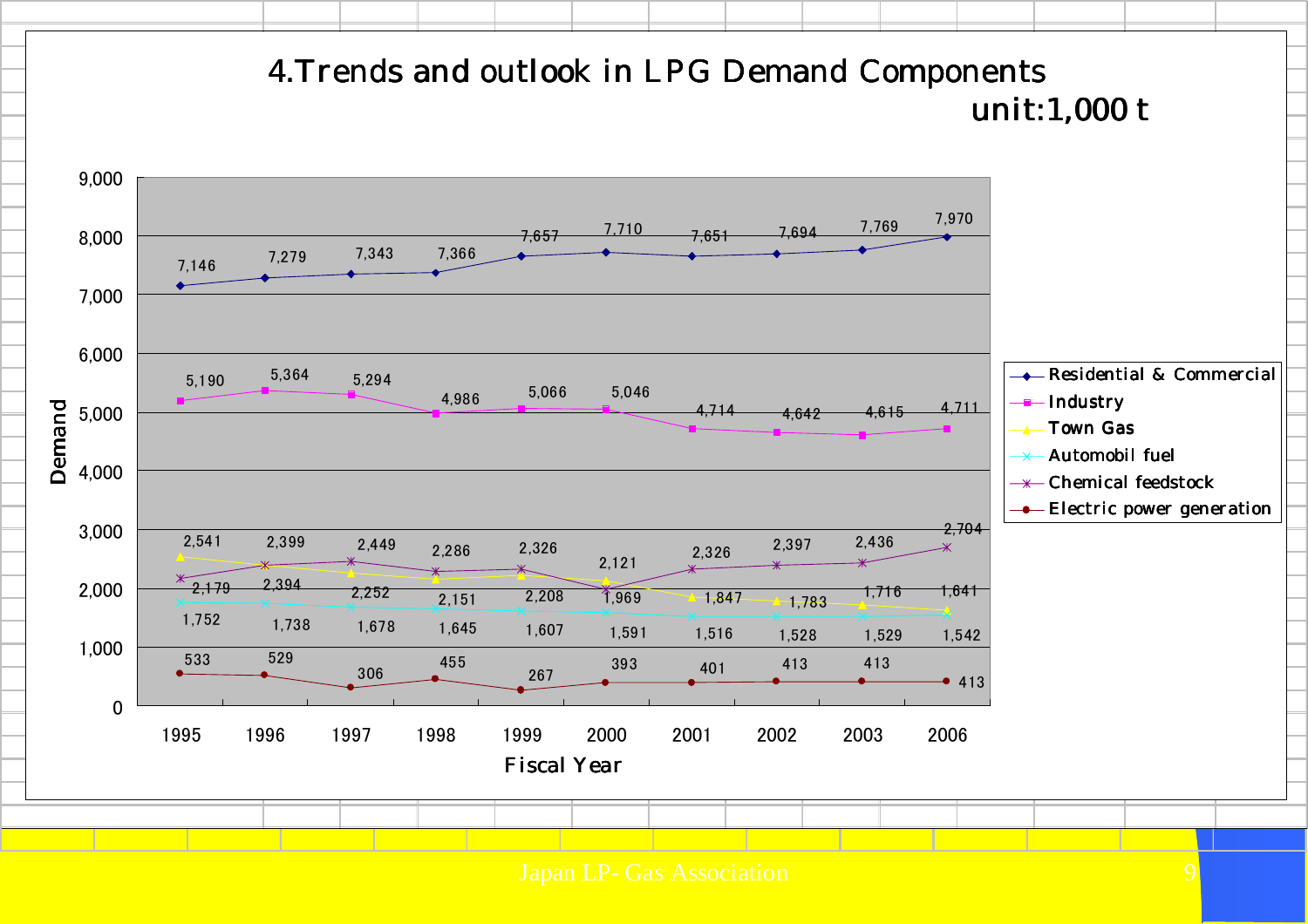Promotion of efficient utilization of LPG supported by government

- Promotion of high efficiency GHP
- Promotion of advanced LPG Vehicles
- **Promotion of LPG filling station**
- Promotion of Cogeneration system, Fuel Cell,Gas Engine
- **Promotion of high efficiency Water Heater**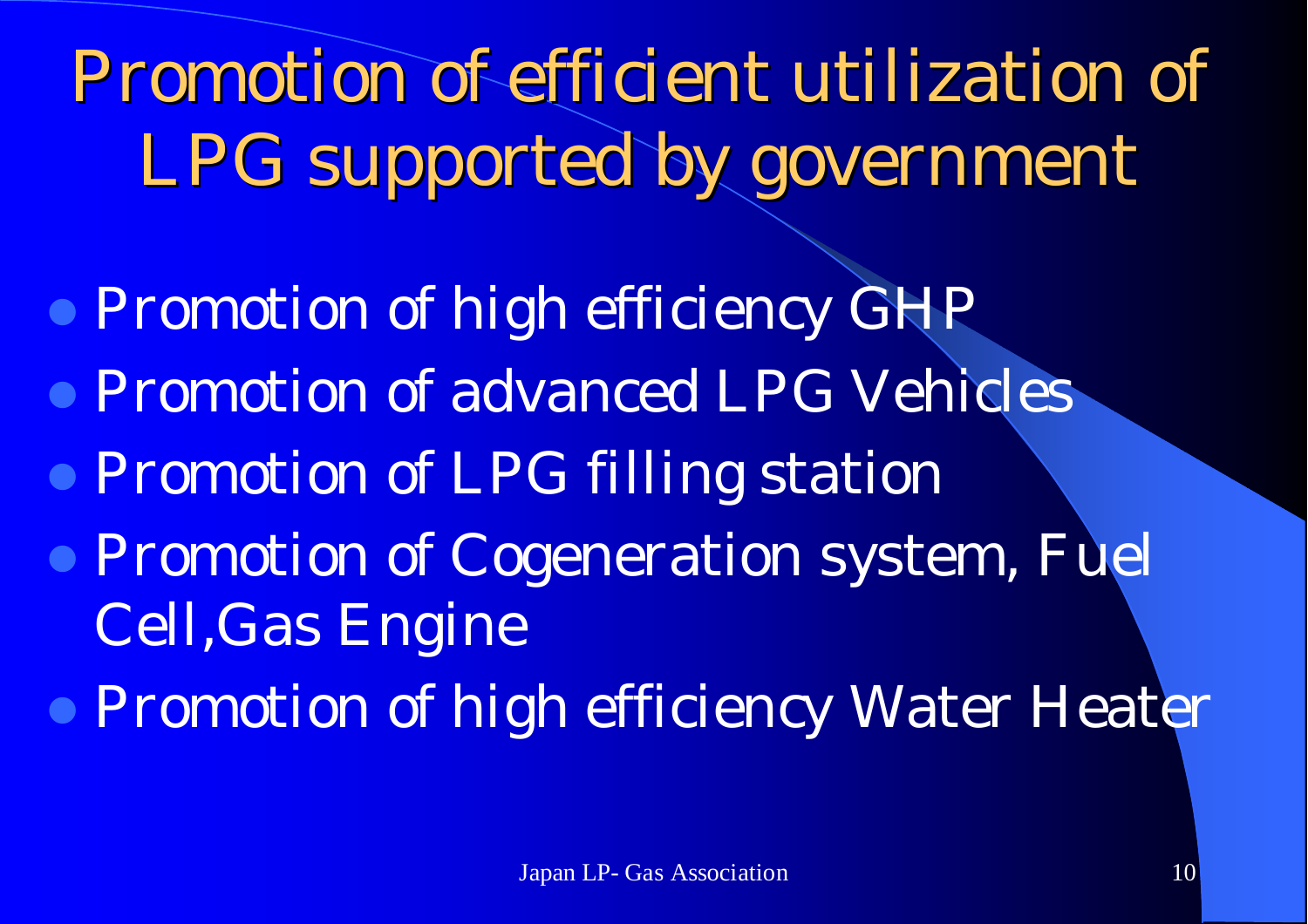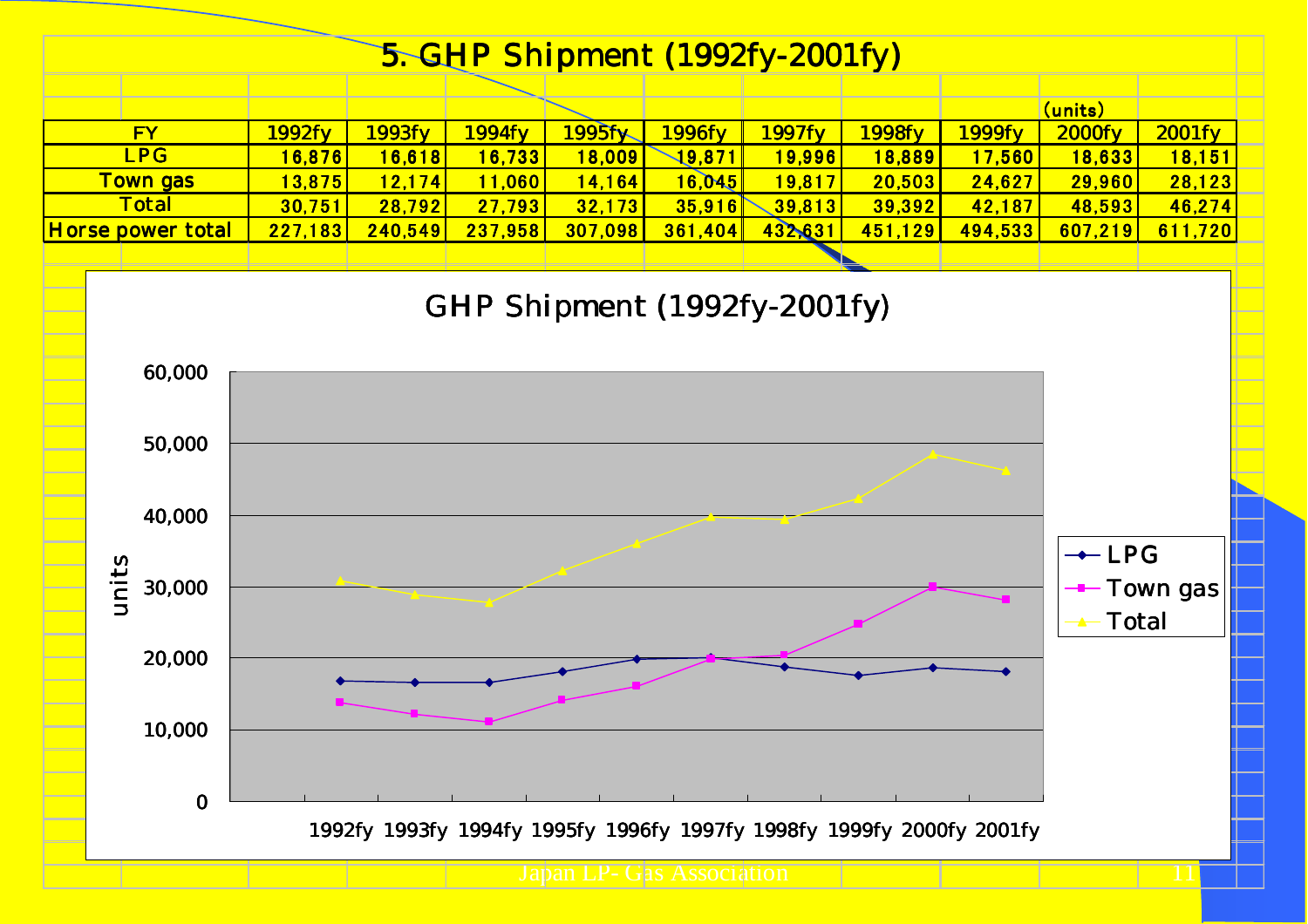Technical development supported Technical development supported by government

- **Development of LPG Vehicles**
- Development of Fuel Cell for residential use
- $\bullet$  Development of high efficiency Burners • Development of DME utilization technologies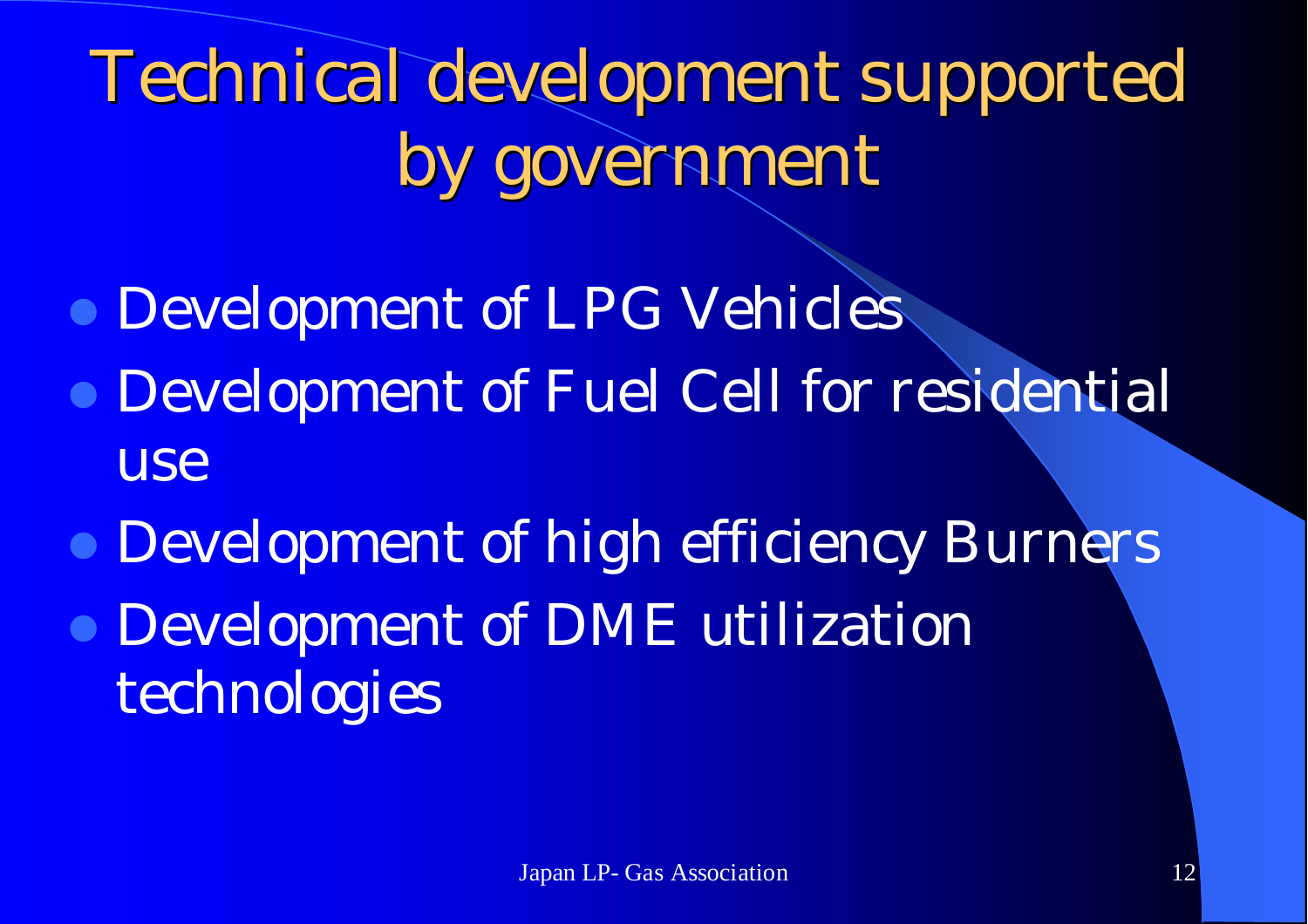### Deregulation on energy and energy competition and energy competition

• Government initiatives • Competition among energy sectors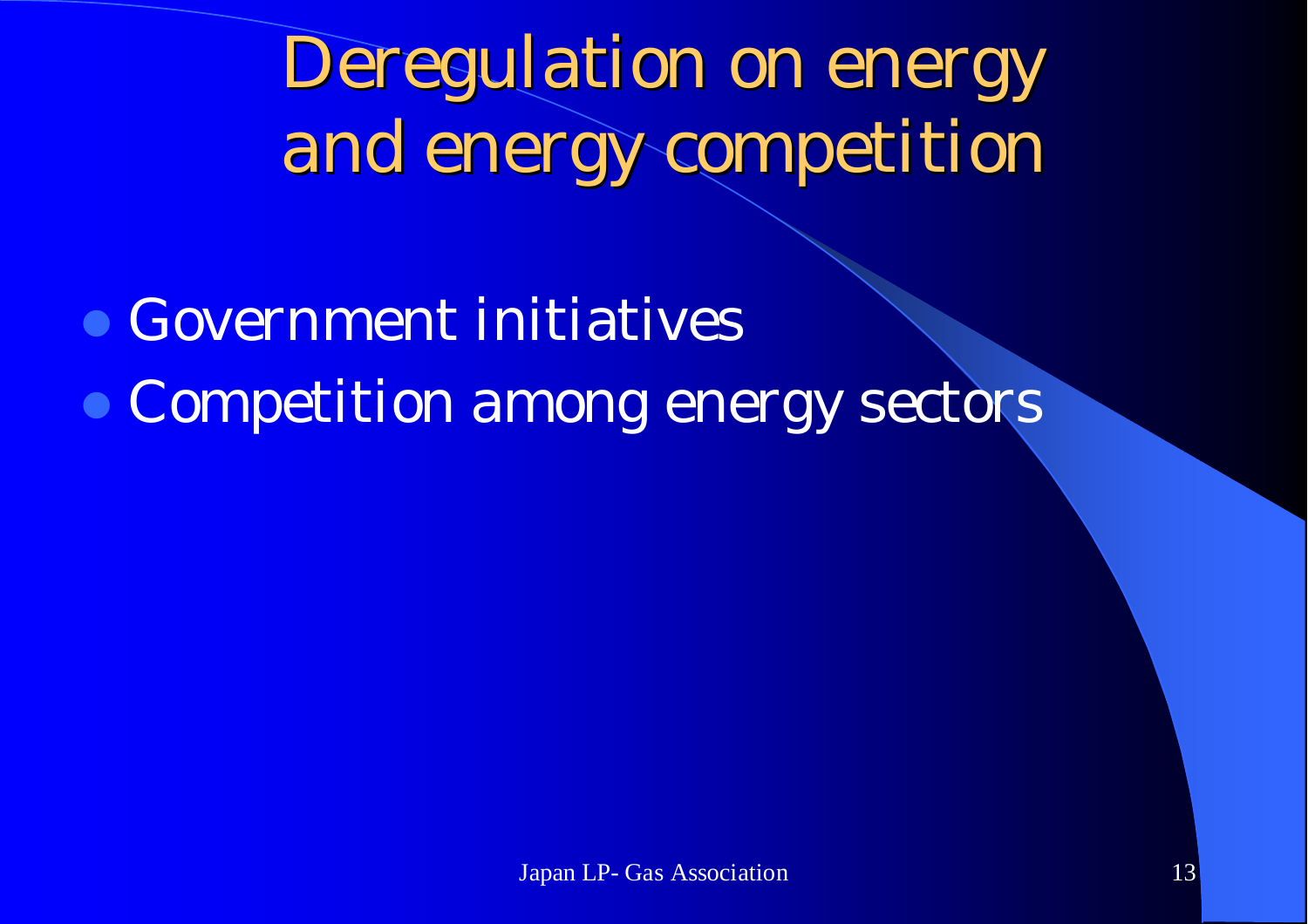## Government initiatives for deregulation on energy

#### ・Petroleum

Import deregulation of refined petroleum products, abolition of guidance on constructing gas stations (1996) ・Power utility

Deregulation of new entries Into electricity wholesaling (1995) Lifting of restriction on entry into other business, Deregulation of supply to large-scale consumers (1999)

・Town gas

Deregulation of supply to large-scale consumers (1995)

Lifting of restriction on entry into other business, Expansion of the free range of supply to large-scale consumers (1999)

・LPG

Japan LP- Gas Association 14 Deregulation of new entries into business (1997)